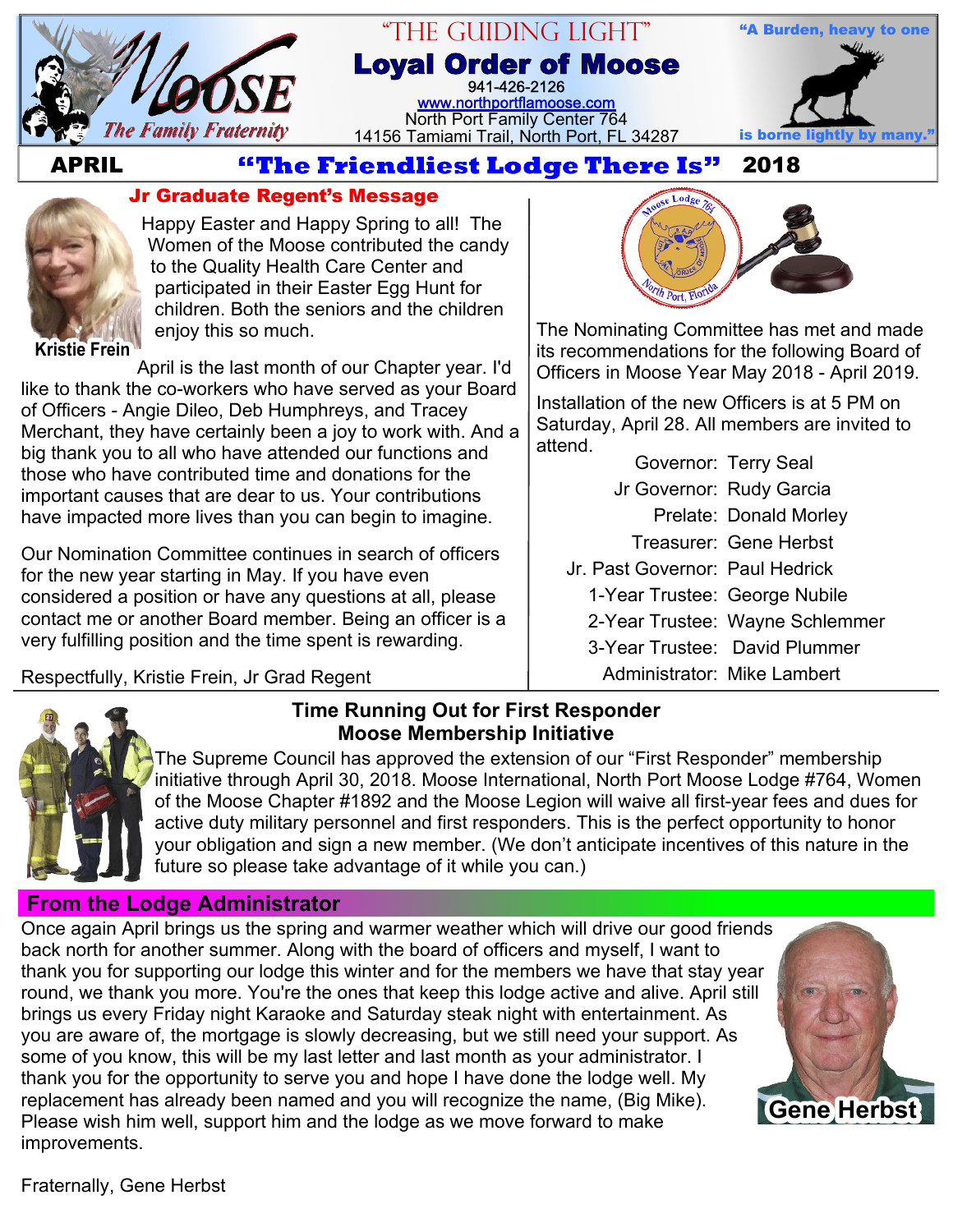## **The Guiding Light** A monthly publication of North Port Moose Lodge #764 *[www.northportflamoose.com](http://www.northportflamoose.com)*

## PAGE NUMBER 2

## **LOOM Meetings Schedule**

#### Second Tuesday of the Month: **April 10, 2018**

5:30 PM: Joint LOOM / WOTM meeting >Board of Officers Meeting follows Joint Meeting

7:00 PM: General Membership Meeting

8:00 PM: House Committee Meeting

## Fourth Tuesday of the Month: **April 24, 2018**

5:30 PM: Moose Legion Meeting

6:00 PM: Board of Officers Meeting

- 7:00 PM: General Membership Meeting
- 8:00 PM: House Committee Meeting



**FBMA District 22 April 14 @ 12 noon Port Charlotte**

**FBMA Mid-Year Conference in Orlando April 18 - 22, 2018**



**BINGO**

On Thursday we play Bingo with cash prizes for the winners. And you can't be a winner if you don't play.

Bingo starts at 7:00 PM every Thursday at your North Port Moose Lodge.

Wayne even prepares a special value Bingo pizza every Thursday for just \$7.







FREE Glass of wine with the purchase of an Italian dinner on Wednesday night! Dinner served 5 - 8 PM.



Please Help Our Kids

**[www.moosecharities.org](http://www.moosecharities.org) [www.mooseheart.org](http://www.mooseheart.org)**